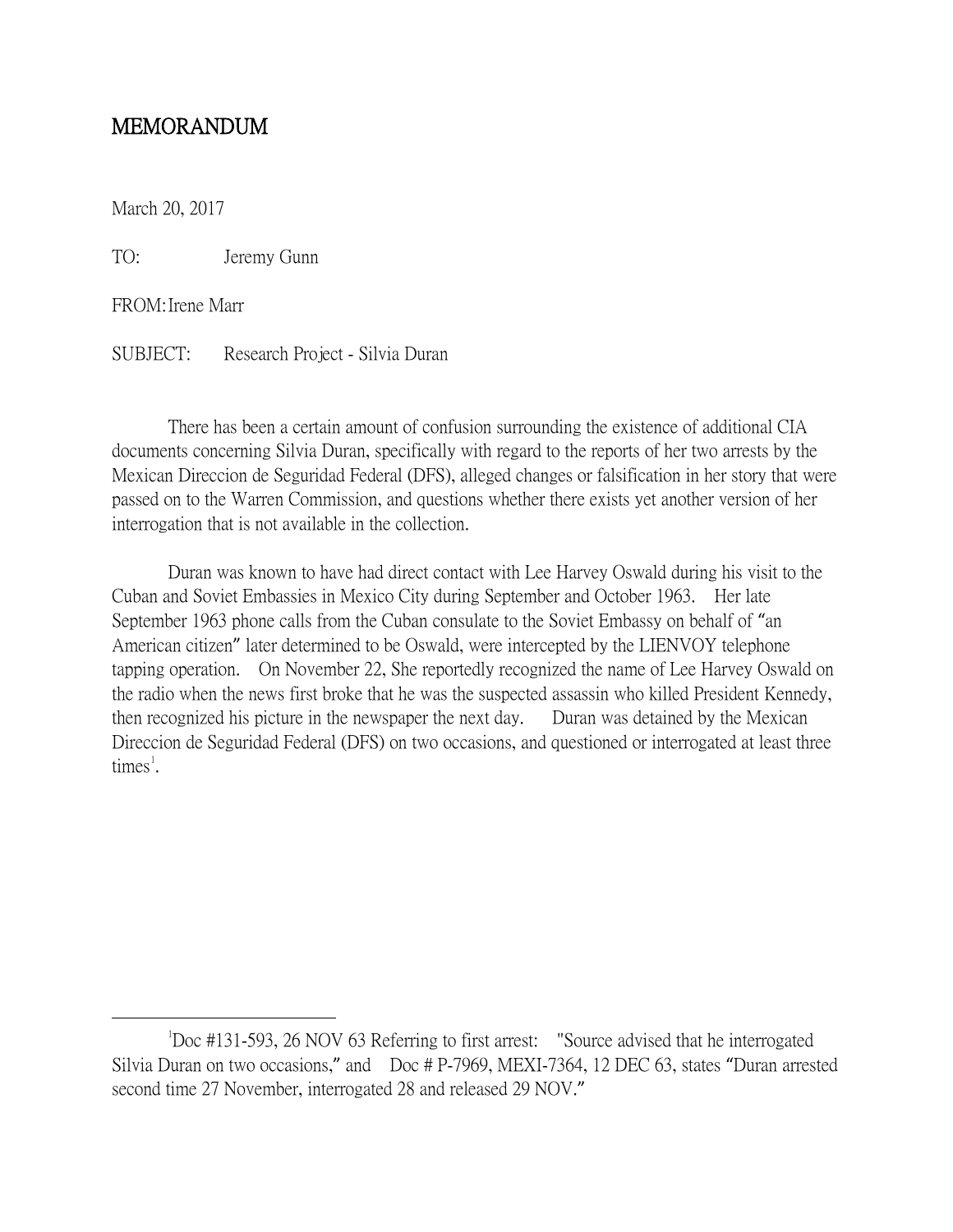Throughout the JFK collection, there are a number of duplicates of Duran's first interrogation, which took place on 23 November 1963 and then formally reported by the Mexican authorities to the Mexico City Station on 26 November 1963. This version has been referred to as the "10-page statement" and includes Duran's own statements, plus the statements of her husband and the various individuals, (relatives, friends and neighbors of the Durans) brought in for questioning by DFS. There is also a copy, open in full, of the report covering Duran's second arrest and interrogation on 27-28 November. The confusion centers around an elusive 23 November statement<sup>[2](#page-1-0)</sup> certified by a DFS official on 7 May 1964 which does not appear to be the same report the CIA station disseminated to other agencies. The existence of this statement, which is a Duran-only account, appears in an English translation prepared by the Department of State, Division of Language Services, in May 1964. This report (LS No. 16257) states that the Mexican Department of Foreign Affairs was forwarding a "certified photostatic copy of the statement made before the Mexican authorities on November 23, 1963, by Silvia Tirado Duran."

Peter Dale Scott in *Deep Politics II* alleges that the 23 November report of Duran's interrogation prepared by the DFS and provided to the U.S. in May or June 1964 was a falsified version. He detected problems with the initial reporting by the DFS and with the subsequent English translations. The key suppressions he cites are the following:

1. Scott charges that the name Harvey Lee Oswald used by the DFS in the early Spanish versions of the Duran et. al testimonies was deliberately *"*suppressed*"* and changed (author*'*s note: as opposed to corrected?) to Lee Harvey Oswald in the subsequent English versions.

In the Spanish version of the report, Silvia Duran and her husband Horacio Duran Navarro both refer to "Lee Harvey Oswald," while four of the other five other people questioned all denied having known "Harvey Lee Oswald, presumed assassin of the President of the United States." In the English translations of the testimony, the name was corrected, or in Scott's words "replaced," with Lee Harvey Oswald. Scott's rationale that there had to have been an earlier statement is that "So many scattered and unexplained references to 'Harvey Lee Oswald' attest to at least one archetypal document we do not have." A review of the records reveals that the "scattered and unexplained references" could just be a result of the dissemination of duplicates and the perpetuation of the same error.

2. Scott makes the claim that the *"*written statement*"* first given by the Mexicans to the CIA Station Chief on the night of November 23 and summarized in the Station*'*s cable MEXI 7046 is missing from the record.

<span id="page-1-0"></span> $\overline{\phantom{a}}$  2 <sup>2</sup>This document was not found in the CIA collection but in a separate file in the ARRB SCIF.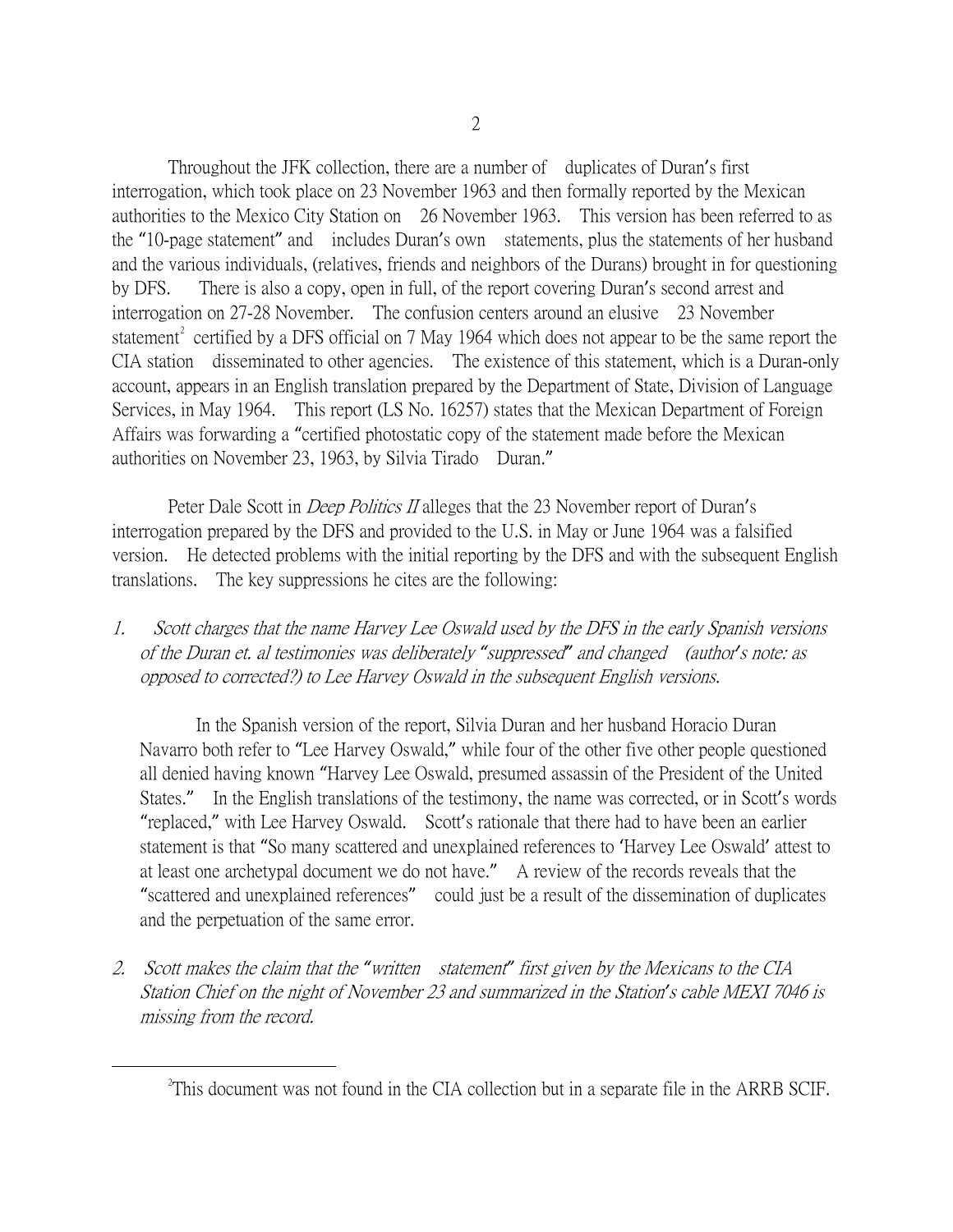Upon reading MEXI 7046, it is ambiguous as to whether there was an earlier "written statement" given by the Mexicans. It is possible that the first report was given orally to the COS, and was then written up formally in the 26 November report. The first *written* report of Duran's statement was submitted to the Station on 26 November. The alleged 23 November report (the certified Duran-only statement) does not surface until May 1964 in the diplomatic notes exchanged between Mexico and the U.S. Department of State<sup>[3](#page-2-0)</sup>. This exchange evidently came about as a result of the Mexican government's cooperation with the United States regarding the Warren Commission investigation into Oswald's visit to Mexico City.

## 3. Scott charges that Duran*'*s statement that Oswald said he was a member of the Communist party was suppressed.

Duran's alleged statement that Oswald said he was a "Communist and admirer of Castro" appears in Echeverria's preliminary report of 23 November to the COS, Mexico City, a comment which could have been made orally. This is further confused by what was reported in the 10-page Duran-et. al. statement and then contradicted in the later May 1964 report of the Duran-only statement. According to the Spanish version of the Duran-et. al. statement of 26 November, Duran states Oswald was a member of the "Fair Play for Cuba", (dijo pertenecer al "Trato Justo para Cuba.") In the English translation of the 23 November Duran-only statement prepared by DFS but sent to the Department of State in May 1964, "the declarant could not state -- because she could not remember---whether he said he was a member of the Communist Party." It should also be noted that in this later version, Duran stated that he appeared to be the leader in New Orleans of the organization known as "Fair Treatment for Cuba." (A more literal translation of "Trato Justo para Cuba.")

Another source of confusion, but not one pointed out by Scott, regarding the number of Duran statements that were actually documented can also be found in the 26 November report by the station source. According to this report, as of this date "source advised that he interrogated Silvia Duran on two occasions,"<sup>4</sup> but this covers the first arrest. It appears that one report was submitted. covering the results of these interrogations. The second arrest took place on 27 November. (MEXI-7101, MEXI-7104). Therefore, even if Duran was questioned twice during the first arrest, there is only one account provided of her interrogation.

<span id="page-2-0"></span> $\frac{1}{3}$ <sup>3</sup>Responding to ARRB's request to query the Mexican government for any additional documents concerning the assassination, the U.S. State Department informed ARRB on April 8, 1997 that the Mexicans sent copies of the diplomatic notes exchanged between the two countries in 1963-64 which duplicate copies of the same correspondence in the Mexico post files now in the State collection at NARA.

<span id="page-2-1"></span>4 Doc. No. 104-10015-10357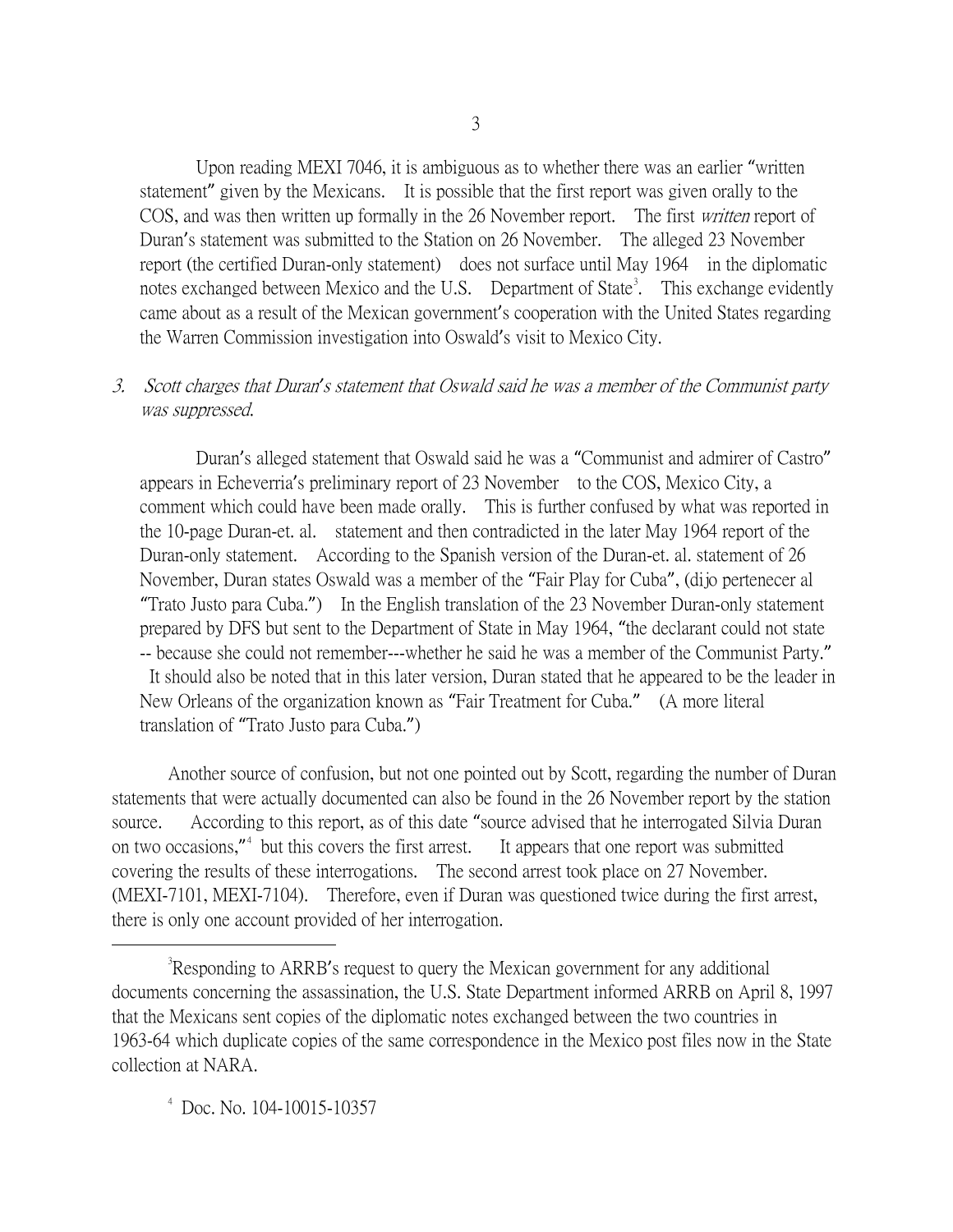In response to our inquiries to locate other statements, the CIA has maintained that all searches for the missing statement have led back to the first 10-page statement and conclude that there was some confusion in the original reporting of its existence. However, the State Department translation of documents received from the Mexican Department of Foreign Affairs in May 1964 which included a translation of the November 23, 1963 certified statement of Silvia Duran, does suggest another copy existed. If so, it is curious that the certified statement made on 23 November did not end up in the CIA's initial reporting of the Duran testimony, and only the 10-page report and the report of her second interrogation made it into circulation.

In order to determine whether all possible reports of Duran's interrogations have been accounted for, I have prepared a summary of the key events concerning the arrest, interrogation and release of Silvia Tirado de Duran in the immediate aftermath of President Kennedy's assassination, and related communications through May 1964.

#### 23 November

Suggestion that Silvia Duran be arrested and questioned (TX-1915 23 NOV, 104-10015-10055)

#### 23 November

Cable from DIR to Mexico City "Arrest of Silvia Duran is extremely serious matter... Request you ensure that her arrest is kept absolutely secret." (DIR 84916, 23 NOV 104-10015-10118)

#### 23 November

First arrest. (MEXI 7029 23 NOV. 1963; MEXI 7042 23 NOV; MEXI 7054 24 NOV; DIR 84950 25 NOV; MEXI 7115 28 NOV.)

#### 23 November

Memo for the Record Re: MEXI Station Role in Arrest of Duran by Mexicans. Mr. Scott said "too late to call off arrest." (TX-1240 23 NOV, 104-10015-10059)

#### 23 November

Preliminary report from Echeverria. Duran completely cooperative, gave written statement attesting to two visits by Oswald. . "Said he Communist and Admirer of Castro." (MEXI 7046 24 NOV, 104-10015-10274)

#### 24 November

Summary of Relevant Information on Lee Harvey Oswald at 0700. (Doc No. 130-592)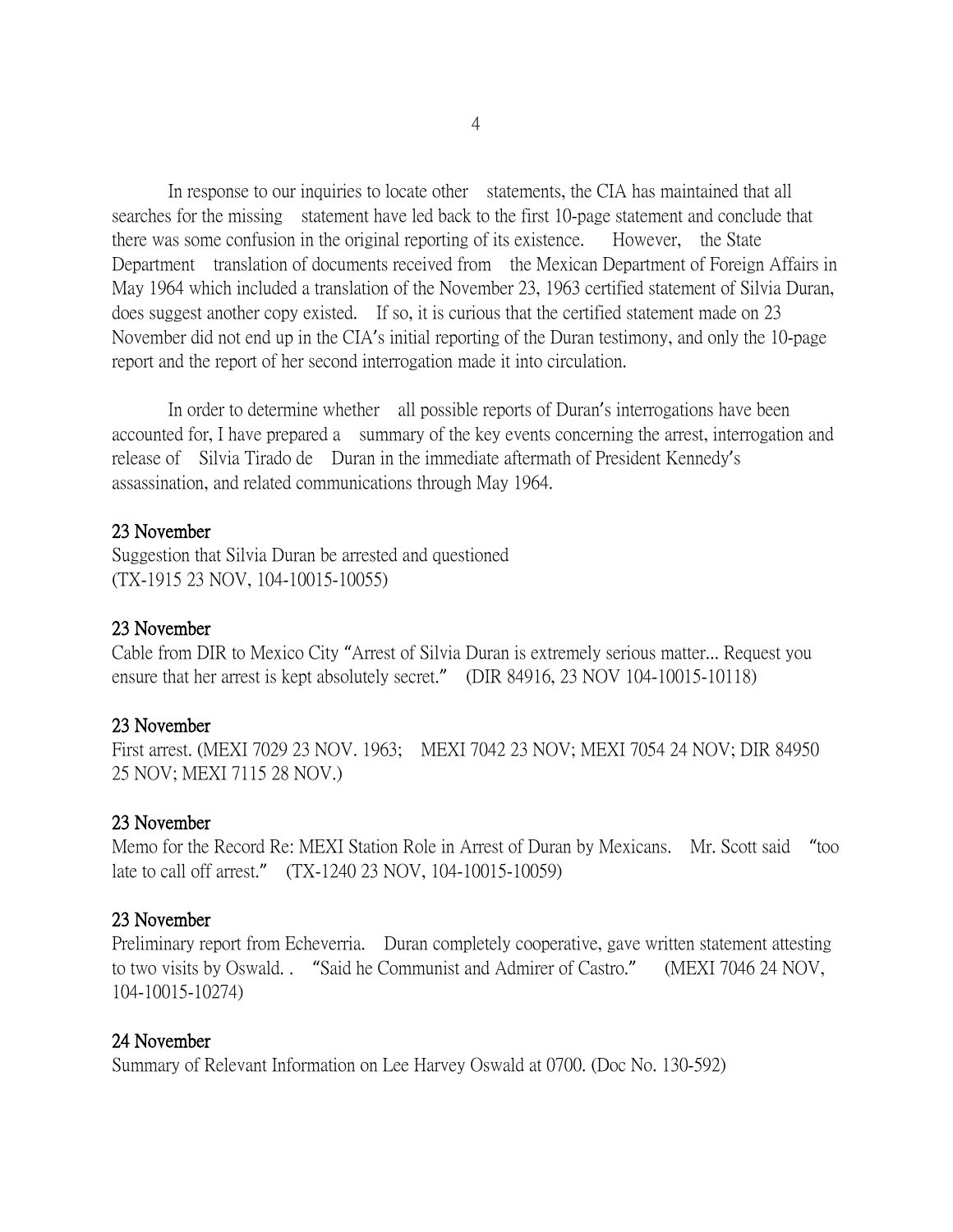## 25 November

Information on Silvia Duran (MEXI 7065 25 NOV, 104-10086-10002).

## 25 November

Duran returns to work at Cuban Consulate. Claims police threatened her with extradition to U.S. to face Oswald. (MEXI 7115, 28 Nov.)

# 25 November

FBI interviewed Salvador Diaz Verson in Miami who claims he was told by Dr. Dorrell Navarros, exiled Cuban newspaperman with *Exelsior* that Oswald and Duran went to the Caballo Blanco restaurant on Oswald's second day in Mexico City where they met an official of the Cuban Embassy. (JFK Box 26, F9)

# 26 November

Mexico City Station receives 10 page statement in Spanish (#131-593) (Document P.D. Scott cites as having suppression #1)

# 26 November

HQ disseminates information on Silvia Duran to FBI (DIR 84950) The 10 page statement of Duran's first interrogation is prepared by "source." Spanish Summary of Interrogations of Silvia Duran, Horatio Duran Navarro, Ruben Duran Navarro, Betty Serratos Duran, Lidia Duran, Barbara Ann Bliss, Charles E. Bentley, et. al. (Open in Full)

# 26 November

Transcript of conversation between Cuban Pres. Dorticos and Amb. Hernandez Armas regarding Duran's questioning and whether asked about passage of money to the American. MEXI 7068.

# 26 November

Amb. Mann suggests Duran be re-arrested. (MEXI 7072)

# 26 November

Report by source with the 10-p. statement containing the interview of Duran dated 25 November. Cover memo signed by JKB later states source advised that he interrogated Duran twice. Report in Spanish. (104-10015-10357, TX 1920)

# 26 November

Copy of JKB cover memo above, without the attachment (104-010015-10190)

# 26 November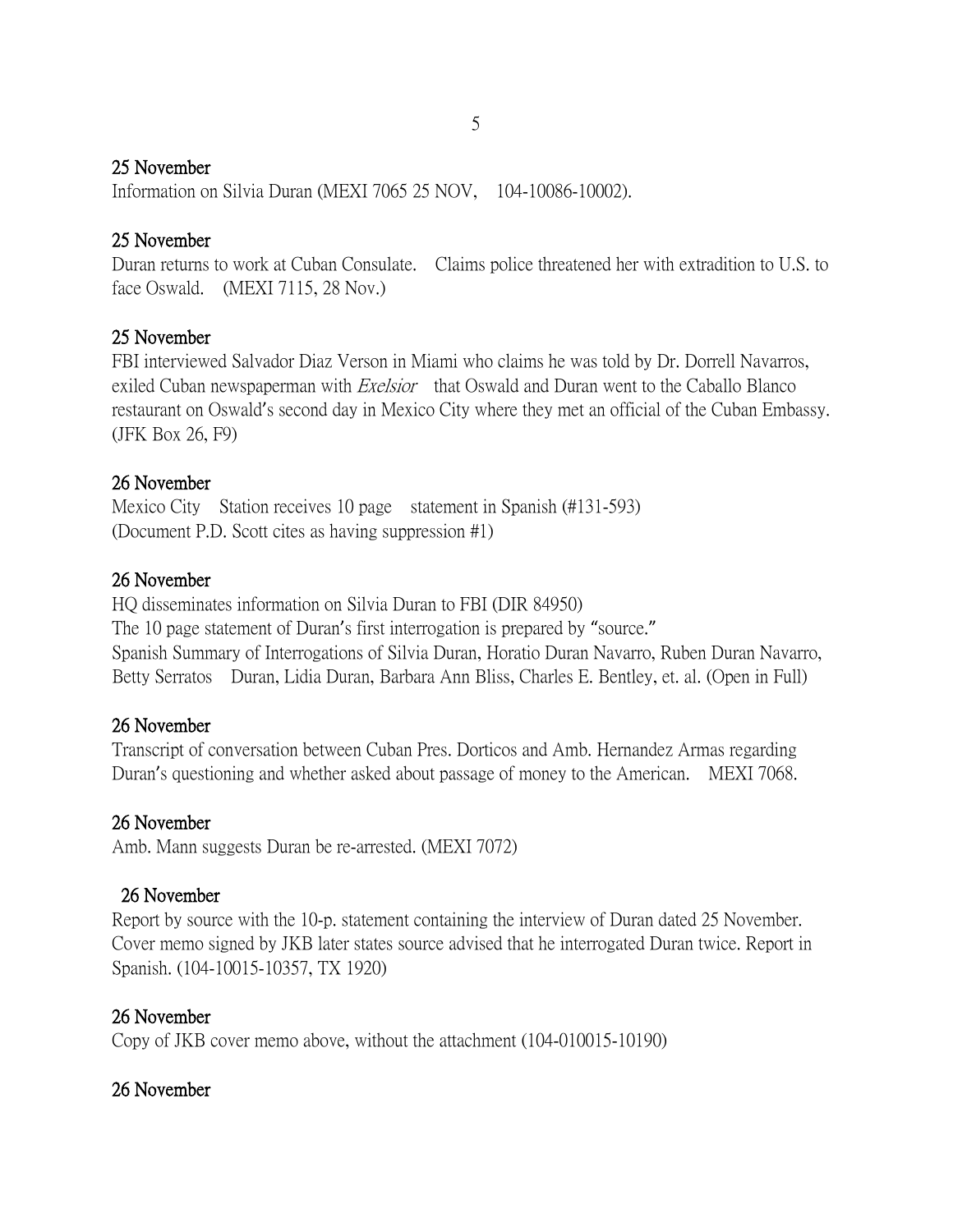Blind Memo from Win Scott to J.C. King, Copy of 10-page statement taken by confidential source on 25 November

### 27 November

Letter concerning items being sent that were mentioned in a cable. "John Horton's return tonight gives me the opportunity to send you some items I mentioned to you in a cable today. . I am sorry we have not had the time to translate the longer one of the two..." (104-10015-10189)

### 27 November

HQ advises Mexico City Station to not re-arrest Duran. ( However, by this time she had already been picked up by DFS. (DIR 85178)

### 27 November

DIR 85245 DOJ preparing report on assassination, "request you cable a translated version of statements." (DIR 85245).

### 27 November

Duran arrested for second time on 27 November, interrogated on the 28th, released on the 29th. Interrogation based upon questions prepared by Station and approved by LEGAT. (MEXI 7364, 12 December 1963)

### 27 November

Sending photostatic copy of ten-page statement, sorry no time to translate. (MEXI 7107, DIR 85245)

### 29 November

Duran was released at 1900 hours on 28 November, and is kept under close surveillance. Appears only to have been involved in the business of possible Cuban and Soviet visas for Oswald. (MEXI 7125, 29 NOV.)

#### 29 November

Cable - Translation of Report by Mexican Police on Interrogation of Silvia Tirado de Duran and her Husband. Copy of 10-page statement obtained by DFS during first detention. (DIR 85758 29 NOV, 104-10015-10229)

### 29 November

Memo from DDP to Dir, FBI, attn: Papich: Ref: Teletype message No. 85758, 29 November. "Forwarding herewith the Mexican Police Report of their interrogation of Subjects and other persons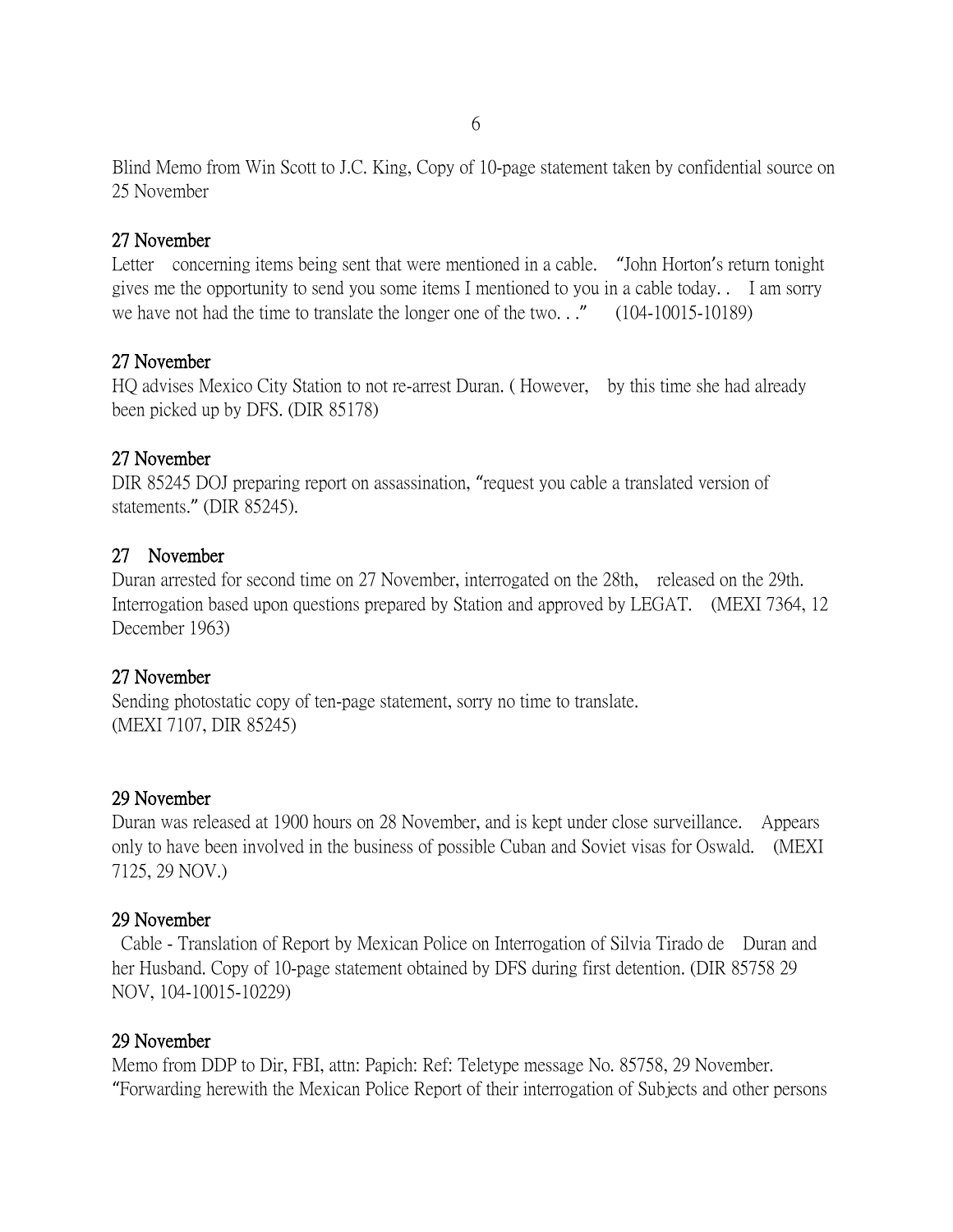on 23 November..." Note saying "see 26 NOV 63 (TX-1920) orig a." (104-10015-10247)

### 29 November

Memo fm Win Scott to LEGAT, Subject Silvia Tirado de Duran. "Attached is a copy of a ten-page statement . . obtained by Gobernacion during the first detention of Subject." (TX-1912 29 NOV, 104-10015-10245)

## 29 November

HQ disseminates highlights of official Mexican interrogation of the Durans. (DIR 85670, 29 Nov. 1963)

### 29 November

HQ disseminates to FBI, DOS, WH information relating to Duran's second arrest. (DIR 85714, 29 November 1963)

## 29 November

HQ disseminates to FBI, DOS, White House rush translation of report by Mexican police of interrogation, her husband and the others immediately following their arrest on 23 November. (104-10015-10229, DIR 85758)

## 21. 12 December

FBI pushing to wide up its analysis of the Oswald case and urgently needs results of the interrogations of Duran and husband during second arrest. (DIR 88642, 12 December)

## 12 December

HQ disseminates to FBI, DOS, WH information obtained from second interrogation of Duran. (Based upon MEXI 7364, 12 Dec, and DIR 88747, 12 Dec.)

## 13 December

Mex Station forwards to HQ 2 copies of interrogation report on the second arrest of Duran and the list of suggested questions submitted by Station. A copy of each was given to the Legal Attache on 13 December 1963. (104-10018-10085)

## 10 January 64

HQ forwards dissemination to FBI containing translation of official Mexican police report on second interrogation of Silvia Duran, done 28 Nov. 1963 (CSCI-3/779, 482, 10 January 1964)

## 21 February

Agency forwarded to Win Scott memo with 2 enclosures: